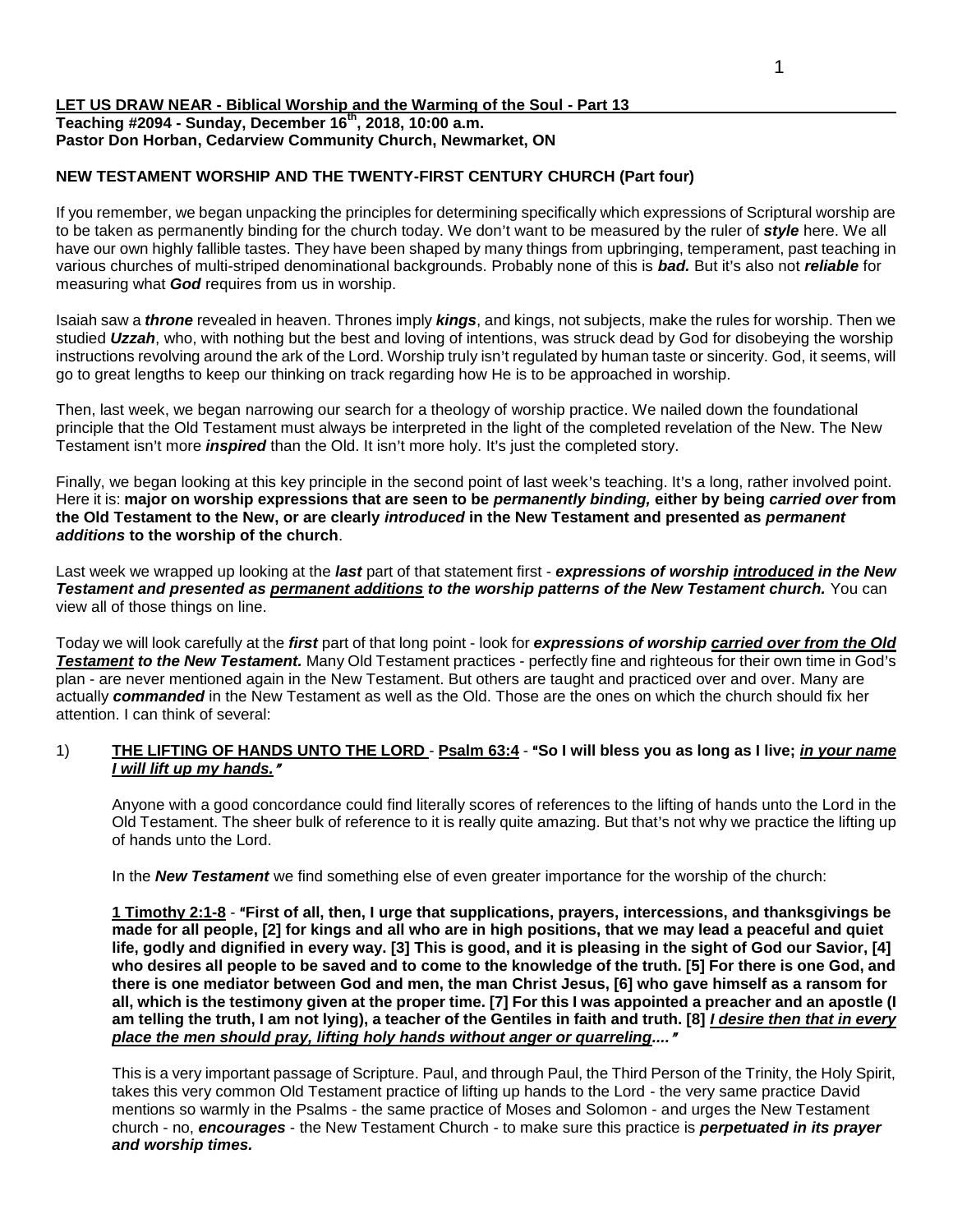"Well, Pastor Don, I think that was just some *cultural instruction* Paul was giving to the church. I don't think it's really for today."

This is why I took the time to set Paul's words about lifting hands in prayer in their surrounding context. What are we to do with the **rest** of the instructions in that *same* passage in Paul's letter to Timothy? Is *modesty* still a Christian virtue for the church today? Paul talks a lot about that in these verses. Is it still God's will we *pray for our leaders?* That's in the very same passage. Was that just for one culture? And what about when Paul says it is God's will that *All people everywhere be saved* "(4)? Is that just a cultural tid-bit as well?

Clearly, the Apostle Paul wanted people everywhere to lift up holy hands in their corporate times of prayer and worship. And I'm going to spend one whole message in this series discussing why.

But let's look now at another worship expression that is *carried over from Old Testament to New:* 

#### 2) **BOWING AND KNEELING BEFORE THE LORD IN WORSHIP AND DEVOTION - Psalm 95:6 - "Oh come, let us <b>Protestyle and A** worship and *bow down; let us kneel before the Lord, our Maker!"*

Again, this is only one of many references to bowing before the Lord in worship. And the New Testament picks up the same theme:

**Ephesians 3:14-16 - "For this reason** *I bow my knees* **before the Father, [15] from whom every family in heaven and on earth is named, [16] that according to the riches of his glory he may grant you to be**  strengthened with power through his Spirit in your inner being...."

Kneeling before the Lord befits both *intensity of desire in prayer* and *recognition of the greatness of God's glory.* Kneeling humbles the *creature* before the *Creator.*

There is something here we simply have to come to terms with in simple textual honesty and humility. God is *eternally* interested in expressions of worship from His people that involve their physical bodies. This only makes sense once we remember God *created* us as material, physical beings, not just hearts and minds. And this emphasis will continue on God's mind as long as God lasts. As his mind races toward the still unseen future. Paul says more about kneeling before our Lord. Only this time, he's writing of the **continuing physicality** of worship, even in the age to come around the throne of God:

**Philippians 2:9-11 - "Therefore God has highly exalted him and bestowed on him the name that is above every name, [10] so that at the name of Jesus** *every knee should bow,* **in heaven and on earth and under the**  earth, [11] and every tongue confess that Jesus Christ is Lord, to the glory of God the Father."

Kneeling before the Lord so *transcends any culture* or period of time that Paul says the day is coming when *all of creation* will recognize its validity. God will have all of creation bow before the greatness of Jesus Christ. We kneel in our church both in *recognition* and *preparation* for that glorious day.

### 3) **SINGING PLAYS A VITAL PART IN SCRIPTURAL WORSHIP IN BOTH OLD AND NEW TESTAMENTS**

We've already considered this expression of worship in the story of Jehoshaphat. References in the O.T. appear far earlier than the Psalms of David:

### **Exodus 15:1** - "Then Moses and the people of Israel *sang this song to the Lord*, saying, *'I will sing to the* **Lord,** for he has triumphed gloriously; the horse and his rider he has thrown into the sea.<sup>10</sup>

This was Israel's response to the delivering power of the Lord on their behalf. They *sang* to the Lord. Song has always marked the thankful people of God.

Of course, no one talked about this more than King David:

### **Psalm 9:1-2 - "I will give thanks to the LORD with my whole heart; I will recount all of your wonderful deeds.** [2] I will be glad and exult in you; *I will sing praise to your name*, O Most High."

Then the Scriptures clearly reaffirm the abiding place of song in the worship of the New Testament Church. Jesus, facing the agony of the cross, very deliberately took the time to sing a hymn with his disciples: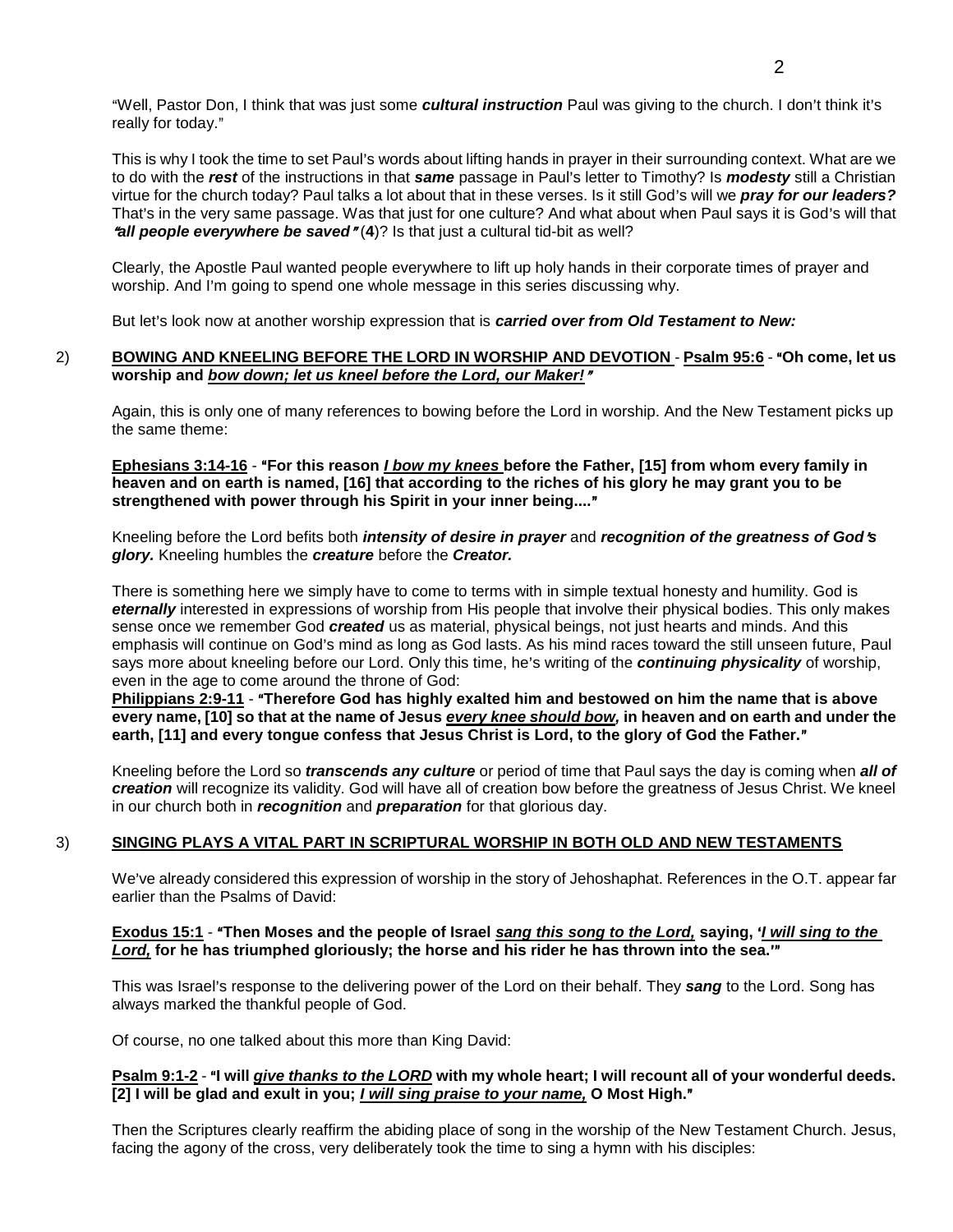**Mark 14:22-26** - "And as they were eating, he took bread, and after blessing it broke it and gave it to them, **and said, "Take; this is my body." [23] And he took a cup, and when he had given thanks he gave it to them, and they all drank of it. [24] And he said to them, "This is my blood of the covenant, which is poured out for many. [25] Truly, I say to you, I will not drink again of the fruit of the vine until that day when I drink it new in**  the kingdom of God." [26] And *when they had sung a hymn*, they went out to the Mount of Olives."

Jesus had a *reason* for doing this. He wasn't following some *order of service*. He knew there was strength in song for what this small group was about to face.

Some of the great moments in the early church continued to revolve around the singing of hymns:

#### Acts 16:23-26 - "And when they had inflicted many blows upon them, they threw them into prison, ordering **the jailer to keep them safely. [24] Having received this order, he put them into the inner prison and fastened their feet in the stocks. [25] About midnight Paul and Silas were** *praying and singing hymns to God,* **and the** *prisoners were listening to them,* **[26] and suddenly there was a great earthquake, so that the foundations of the prison were shaken. And immediately all the doors were opened, and everyone's bonds**  were unfastened."

I can't tell you the number of times people will come up to me and relate how God supernaturally touched their lives, not necessarily while I was *preaching,* but while they were involved in *singing.*

The Apostle James underscored the importance of responding to the different seasons of life with proper worship and expression in song:

# **James 5:13** - "Is anyone among you suffering? Let him pray. Is anyone cheerful? Let him sing praise."

Then we learn that the New Testament church learned to *divide* its pattern of song into three primary categories to suit different needs and purposes:

## Colossians 3:16 - "Let the word of Christ dwell in you richly, teaching and admonishing one another in all wisdom, singing *psalms and hymns and spiritual songs*, with thankfulness in your hearts to God."

In keeping with the desire of Apostolic leadership for the Word to remain central, the singing of *Psalms* appears first on the list. Scripture put to song has a way of being *retained* in our being. We can play the word back to music in our own minds and feed on its message.

Then the church continued after the pattern of Jesus Himself, singing *hymns.* These quickly became longer, more doctrinally oriented songs. They quickly formed much of the traditional creedal background for the early church.

Notice that the message of these songs was frequently directed *toward others in the Body of Christ* (**Ephesians 5:19** - A**....***addressing one another* **in psalms and hymns and spiritual songs, singing and making melody to the Lord with all your heart....**) People needed encouragement and exhortation.

A**Take Time to be Holy**@**,** A**Trust and Obey**@**,** A**My Faith has Found a Resting Place**@**,** A**Blessed Assurance**@ - These hymns have been sung - *one to another* - in the church for many years. They have edified those who received their message with faith.

On a side note, this is why I don't particularly like it when writers of current worship songs feel free to *change* the words of these great hymns. I think we can all agree there are many, many great current songs available to bless the church of Christ. And writers are free to generate any lyrics they feel inspired to write.

But it's quite another thing to take what someone *else* has already written - especially if the whole church - around the world - has been nourished and blessed on these great hymns for generations - it's quite another thing for some modern composer of worship music to feel he or she is actually improving on these great hymns. If a hymn has nourished the worship of the church for two hundred years it probably doesn't need fixing.

Finally, the church sang *spiritual songs.* These would equate to many of the shorter worship choruses we sing in the church today. These are songs that heighten immediacy and closeness to our Lord. These songs open our hearts to the presence and power of the Holy Spirit.